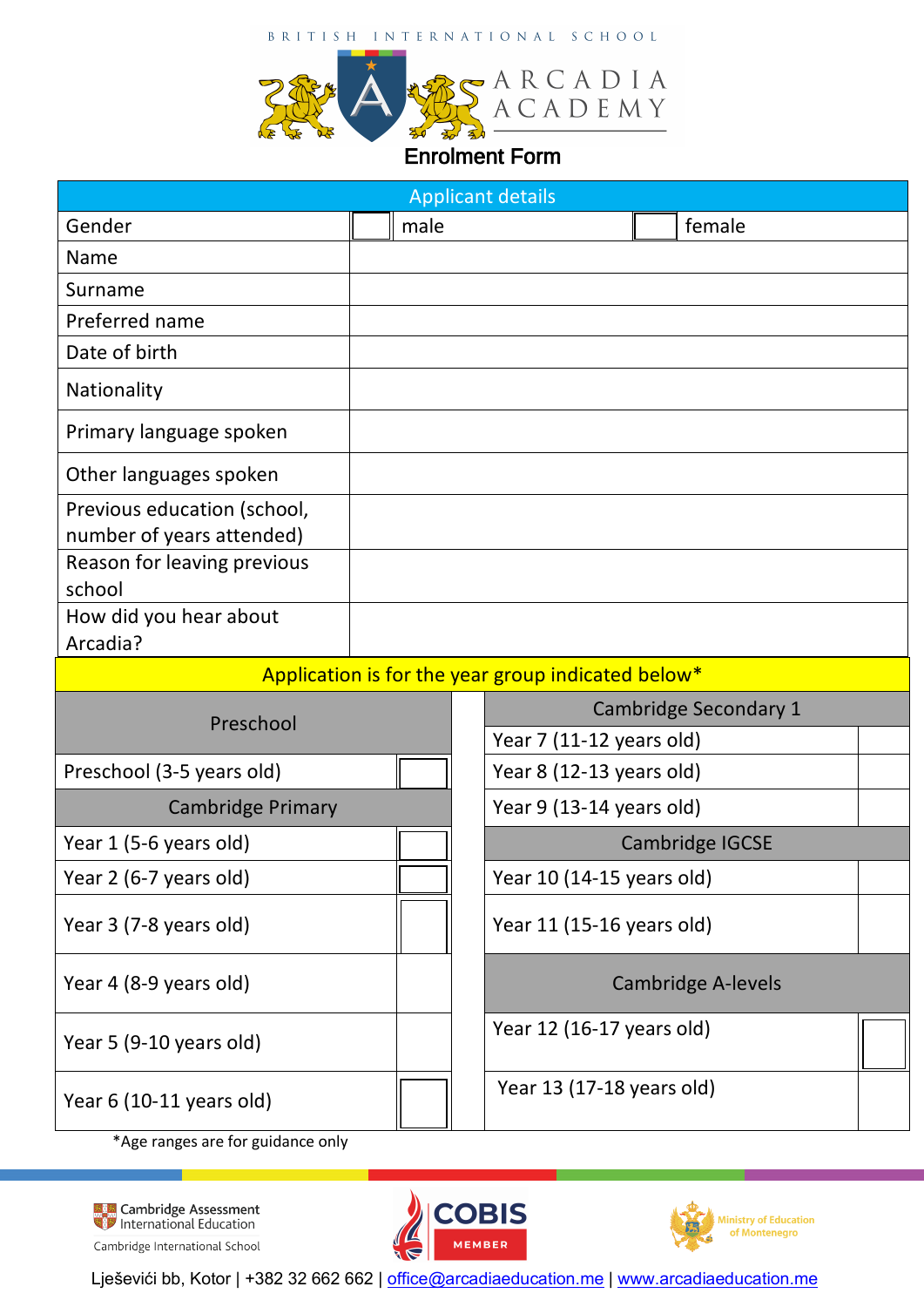BRITISH INTERNATIONAL SCHOOL



| <b>Additional student information</b>                                                                                                                                                                     |  |  |  |  |
|-----------------------------------------------------------------------------------------------------------------------------------------------------------------------------------------------------------|--|--|--|--|
| Does your child have any siblings? If<br>yes, please specify whether they are<br>attending any school.                                                                                                    |  |  |  |  |
| Does your child have any allergies or<br>medical conditions? Please explain.                                                                                                                              |  |  |  |  |
| Does your child have any learning<br>difficulties or special needs? Does<br>he/she require a special assistant?<br>Please specify.                                                                        |  |  |  |  |
| What are your child's weekly routines<br>at home (afterschool activities, clubs,<br>sports, music lessons, dance, etc.)?                                                                                  |  |  |  |  |
| What are the things your child gets<br>angry or upset about?                                                                                                                                              |  |  |  |  |
| What are the things that excite your<br>child or make them happy (favourite<br>books, rhymes, activities and places<br>to $go$ ?                                                                          |  |  |  |  |
| What are the things your child likes<br>doing outside?                                                                                                                                                    |  |  |  |  |
| Please provide information relating to<br>your religion or personal beliefs that<br>we should be informed about.                                                                                          |  |  |  |  |
| What is the family celebrating and<br>not celebrating?<br>Please indicate if you do not want to<br>involve your child in our regular<br>school celebrations such as<br>Christmas, Easter, Halloween, etc. |  |  |  |  |

**Esta** Cambridge Assessment<br>Wilhernational Education Cambridge International School





Lješevići bb, Kotor | +382 32 662 662 | office@arcadiaeducation.me | www.arcadiaeducation.me